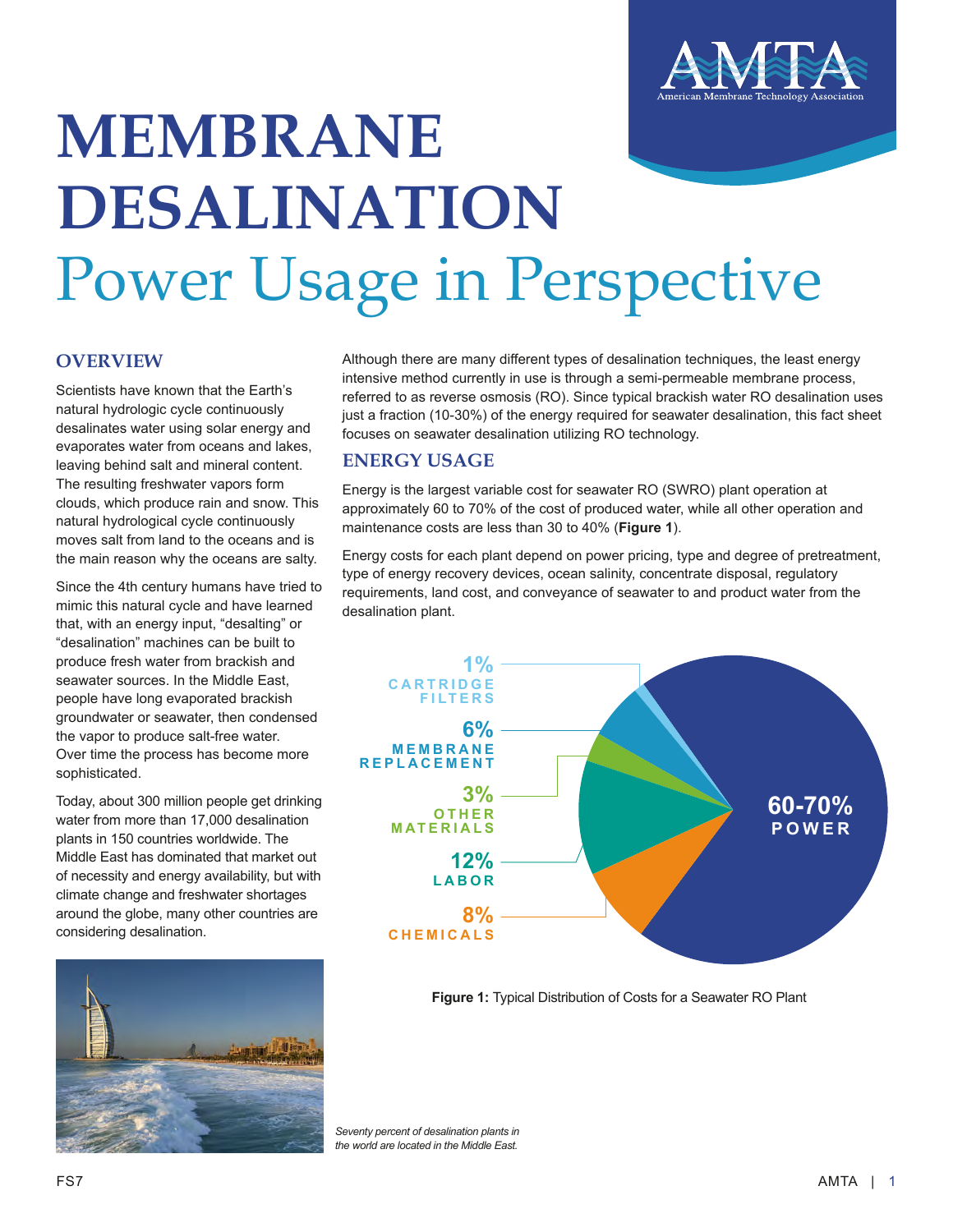### **SWRO ENERGY REQUIREMENTS EXPLAINED**

The required energy to force water through SWRO membranes is a function of the salinity and temperature, due to natural osmotic pressure. The required driving pressure mandates the energy requirement. Colder ocean temperatures (such as Pacific Ocean) require more pressure, while higher salinity waters (such as the Persian Gulf) also require more pressure. A general "rule of thumb" is that the net driving pressure needed to produce an equivalent amount of desalinated permeate will increase (or decrease) by about 11 psi (0.76 bar) for each 1000 mg/L incremental change in feed water salinity (Total Dissolved Solids).

The theoretical absolute minimum amount of energy required by natural osmosis to desalinate average seawater is approximately 1.0 kilowatt-hour per cubic meter (kWh/m3) of water produced, or 3.8 kilowatt-hours per thousand gallons (kWh/kgal). The actual SWRO energy requirement in the 1970s was 7.0 to 9.0 kWh/m3 (26-34 kWh/kgal). With recent technological advancements and innovations in high efficiency pumps, energy recovery systems and overall higher efficiency plants, the actual expected consumed energy has decreased significantly to 3.0 to 4.0 kWh/ m3 (11-15 kWh/kgal).

As an example, the Perth Seawater Desalination Plant in Australia, which utilizes wind power and advanced energy recovery systems, uses an average of 3.5 kWh/m3 (13 kWh/kgal) of produced water. This includes the total energy required from ocean intake to customer.

#### **SWRO ENERGY IN PERSPECTIVE**

No one will argue that seawater RO desalination consumes much higher energy than conventional freshwater treatment plants or water conservation. Desalination facilities should not be a primary option in locations where reliable fresh water sources are available and considerable cost-effective water conservation, efficiency improvements, and recycle and reuse are still possible.

#### **But let's put seawater RO desalination power requirements into perspective:**

• In 2019, the U.S. Environmental Protection Agency estimated that a typical household in the U.S. uses 300 gallons of water per day (0.3 kgal/ day). Using the Perth desalination plant numbers referenced above, energy consumption utilizing desalinated water per household can be calculated:

#### 13 kWh/kgal x 0.3 kgal/day x 365 days = 1,423 kWh/year, or 1.423 megawatts/year (MW/year)

• Based on the 2019 report from the Energy Information Administration, the average U.S. household power consumption was 10.65 MW/year.

This means, if a community was served solely by desalinated seawater, energy consumption would increase by 13% (1.423/10.65).

- If we assume this same community was previously served by fresh water, which also consumes energy (approximately 3% of total power), one can estimate that a typical U.S. household served entirely by desalinated seawater will have a 10% increase in energy consumption.
- In most cases, desalinated water is used to augment existing traditional fresh water sources. If we assume 40% from fresh water and 60% from desalinated seawater, the percent increase in power consumption is between 5 and 7%.
- Based on nationwide data from the Energy Information Administration, the average annual energy usage of a typical refrigerator is about 7% of total energy used by a household. Therefore, the energy requirement for supplying a U.S. household with desalinated water (to augment existing traditional supplies) is the same as the power use of a refrigerator.